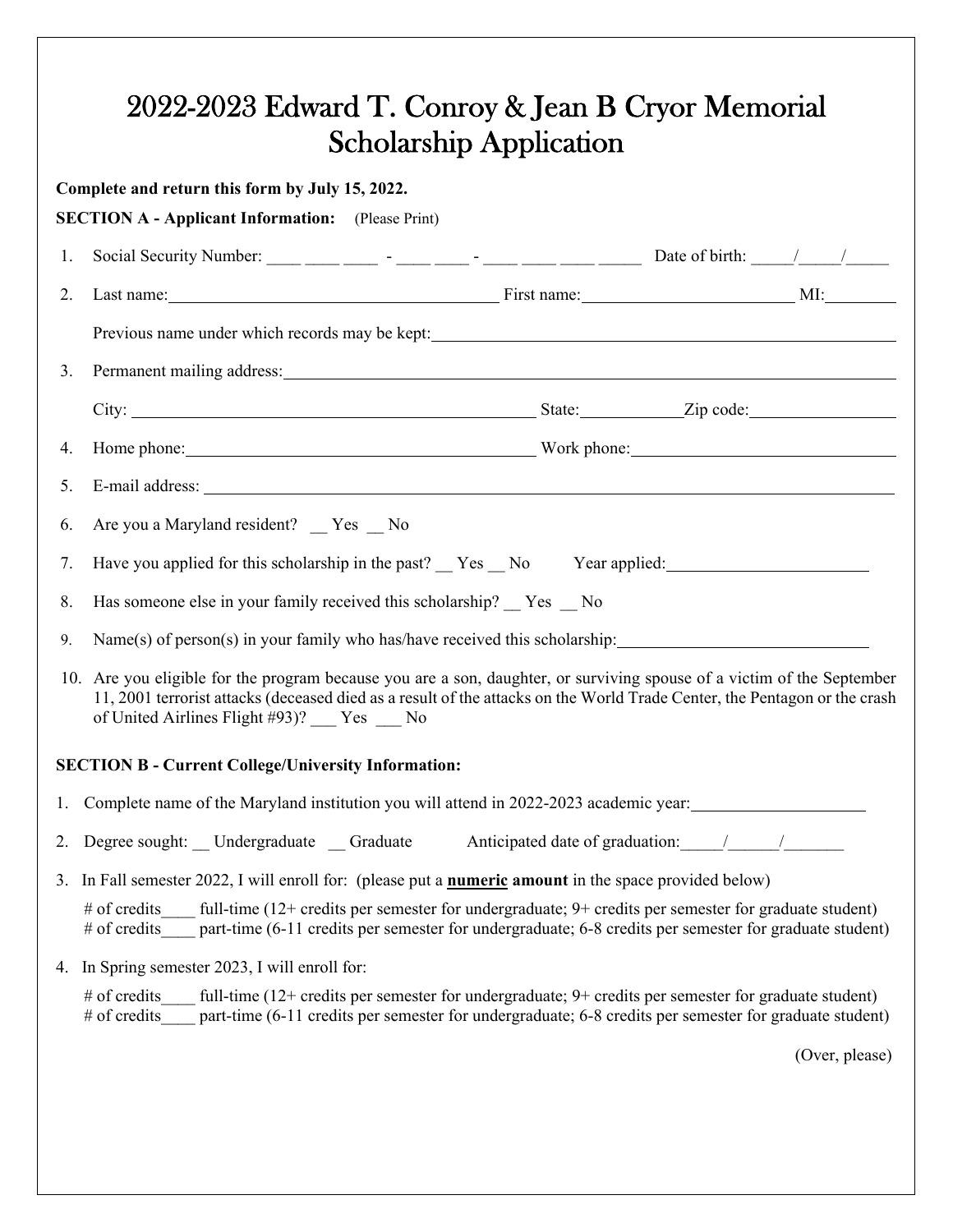### **SECTION C - Family Information:**

The following information pertains to the family member who was killed as a result of military service in the United States armed forces; or, as a result of service as a State or local public safety employee or volunteer; or who suffered a service connected 100% permanent disability as a result of military service; or, was a victim of the September 11, 2001 terrorist attacks.

| 1. | Social Security Number of person killed or disabled: ____ ___ ___ - ____ - ____ - ____ ____ ____ ___                                                                                                                                                     |                             |
|----|----------------------------------------------------------------------------------------------------------------------------------------------------------------------------------------------------------------------------------------------------------|-----------------------------|
| 2. | Last name of person killed or disabled: First name: First name: MI:                                                                                                                                                                                      |                             |
| 3. | Relationship of applicant to person killed or disabled: Manufacture and the property of applicant to person killed or disabled:                                                                                                                          |                             |
| 4. | Branch of United States armed forces or name of public safety facility in which person killed or disabled served, if                                                                                                                                     |                             |
| 5. | Date of $\qquad$ death or $\qquad$ disability: $\qquad$ /                                                                                                                                                                                                |                             |
| 6. |                                                                                                                                                                                                                                                          |                             |
|    |                                                                                                                                                                                                                                                          |                             |
| 7. | Are you eligible for the program because you or your parent was a POW/MIA of the Vietnam Conflict?<br>$Yes$ No                                                                                                                                           |                             |
| 8. | Are you currently receiving any other student financial aid funds because you are the child or spouse of a victim of<br>the September 11, 2001 terrorist attack? $\qquad \qquad \_$ Yes $\_\_$ No If yes, please list scholarship name(s) and amount(s): |                             |
|    | <u> 1989 - Jan Samuel Barbara, margaret e populazion del control del control del control del control de la control</u>                                                                                                                                   | $\mathbb{S}$                |
|    | <u> 1980 - Johann Stoff, deutscher Stoffen und der Stoffen und der Stoffen und der Stoffen und der Stoffen und de</u>                                                                                                                                    | $\frac{\text{S}}{\text{S}}$ |
|    |                                                                                                                                                                                                                                                          |                             |

### **SECTION D – (If applicable):**

In the case of 100 percent disabled or deceased **military personnel**, and in the case of 25 percent (or more) disabled **military personnel**, please address the following questions.

Using a separate sheet of paper, explain the circumstances of the death or disability, the cause, and why it is considered service connected.

### **SECTION E - Pledge to Remain Drug Free and Certification:**

As a condition of receiving a Maryland State scholarship or grant, I pledge to remain drug free for the full term of the award. Unlawful use of drugs and alcohol may endanger my enrollment in a Maryland college as well as my Maryland financial aid award.

I certify that the information given on this form is true and complete to the best of my knowledge.

Signature of applicant Date

l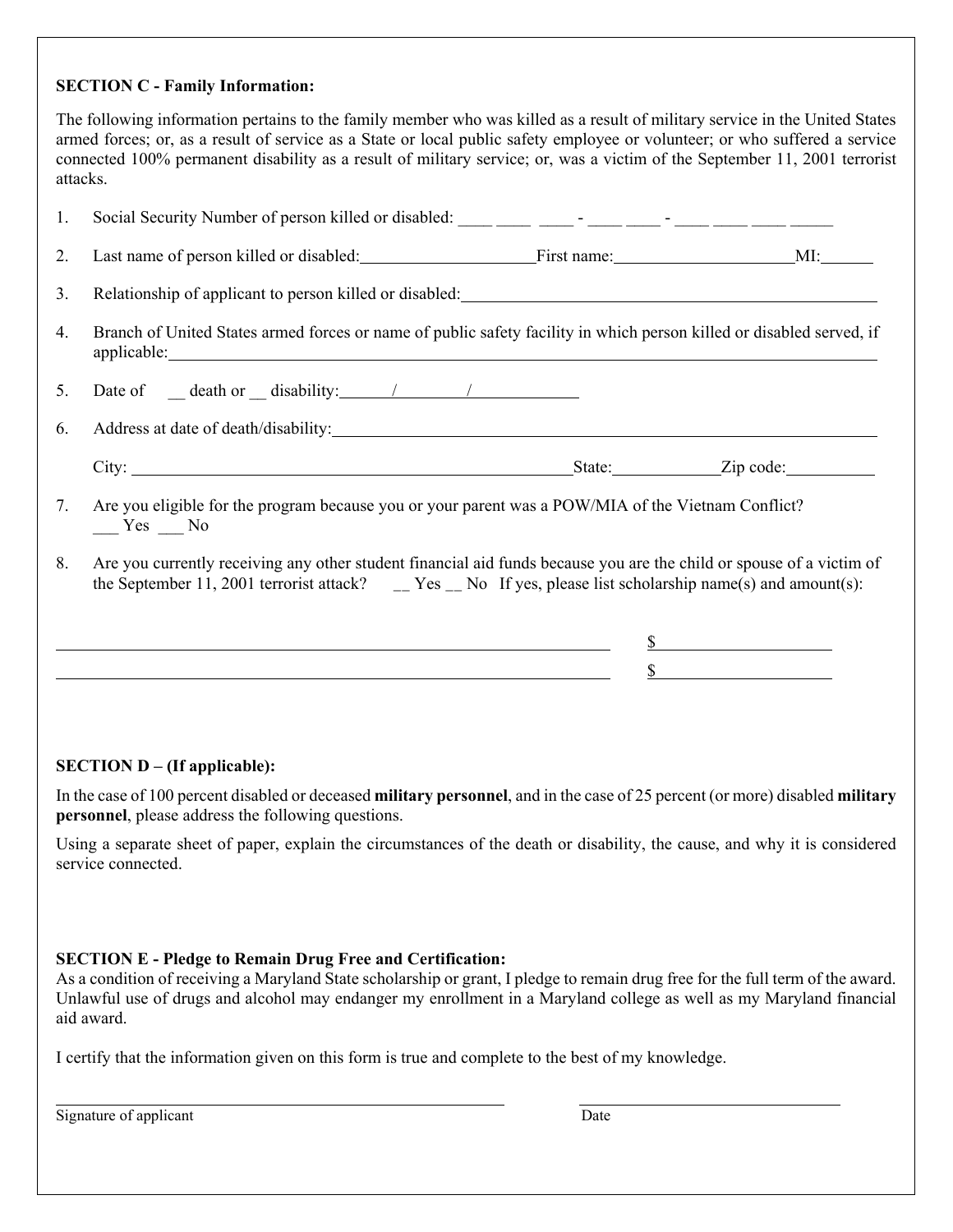| I, http://www.fillmame.of.disabled.person do hereby consent to the release of the requested<br>information by the Veterans' Administration or the State or local public safety personnel office to the Office of Student<br>Date<br>SECTION G - To be completed by the Veterans' Administration or the State or local public safety personnel office.<br>has a 100 percent* disability rating, and his/her diagnostic codes are:<br>(name of disabled person)<br>Percentage(s):<br>*Veterans must be classified as 100% disabled (i.e., cannot be 90% disabled, but 100% unemployable).<br>has a 25 percent (or more) disability rating, and his/her diagnostic codes are:<br>(name of disabled person) |
|---------------------------------------------------------------------------------------------------------------------------------------------------------------------------------------------------------------------------------------------------------------------------------------------------------------------------------------------------------------------------------------------------------------------------------------------------------------------------------------------------------------------------------------------------------------------------------------------------------------------------------------------------------------------------------------------------------|
|                                                                                                                                                                                                                                                                                                                                                                                                                                                                                                                                                                                                                                                                                                         |
|                                                                                                                                                                                                                                                                                                                                                                                                                                                                                                                                                                                                                                                                                                         |
|                                                                                                                                                                                                                                                                                                                                                                                                                                                                                                                                                                                                                                                                                                         |
|                                                                                                                                                                                                                                                                                                                                                                                                                                                                                                                                                                                                                                                                                                         |
|                                                                                                                                                                                                                                                                                                                                                                                                                                                                                                                                                                                                                                                                                                         |
|                                                                                                                                                                                                                                                                                                                                                                                                                                                                                                                                                                                                                                                                                                         |
|                                                                                                                                                                                                                                                                                                                                                                                                                                                                                                                                                                                                                                                                                                         |
|                                                                                                                                                                                                                                                                                                                                                                                                                                                                                                                                                                                                                                                                                                         |
|                                                                                                                                                                                                                                                                                                                                                                                                                                                                                                                                                                                                                                                                                                         |
|                                                                                                                                                                                                                                                                                                                                                                                                                                                                                                                                                                                                                                                                                                         |
|                                                                                                                                                                                                                                                                                                                                                                                                                                                                                                                                                                                                                                                                                                         |
|                                                                                                                                                                                                                                                                                                                                                                                                                                                                                                                                                                                                                                                                                                         |
| This person has exhausted his/her federal veterans' educational benefits.                                                                                                                                                                                                                                                                                                                                                                                                                                                                                                                                                                                                                               |
| _ This person is no longer eligible for federal veterans' educational benefits.                                                                                                                                                                                                                                                                                                                                                                                                                                                                                                                                                                                                                         |
| In the case of deceased or 100 percent disabled public safety employees or volunteers:                                                                                                                                                                                                                                                                                                                                                                                                                                                                                                                                                                                                                  |
| (name of deceased or disabled)                                                                                                                                                                                                                                                                                                                                                                                                                                                                                                                                                                                                                                                                          |
|                                                                                                                                                                                                                                                                                                                                                                                                                                                                                                                                                                                                                                                                                                         |
| I hereby certify that the information provided on this application is correct and contained in our records.                                                                                                                                                                                                                                                                                                                                                                                                                                                                                                                                                                                             |
|                                                                                                                                                                                                                                                                                                                                                                                                                                                                                                                                                                                                                                                                                                         |
| Signature                                                                                                                                                                                                                                                                                                                                                                                                                                                                                                                                                                                                                                                                                               |
|                                                                                                                                                                                                                                                                                                                                                                                                                                                                                                                                                                                                                                                                                                         |
| Phone number                                                                                                                                                                                                                                                                                                                                                                                                                                                                                                                                                                                                                                                                                            |
|                                                                                                                                                                                                                                                                                                                                                                                                                                                                                                                                                                                                                                                                                                         |